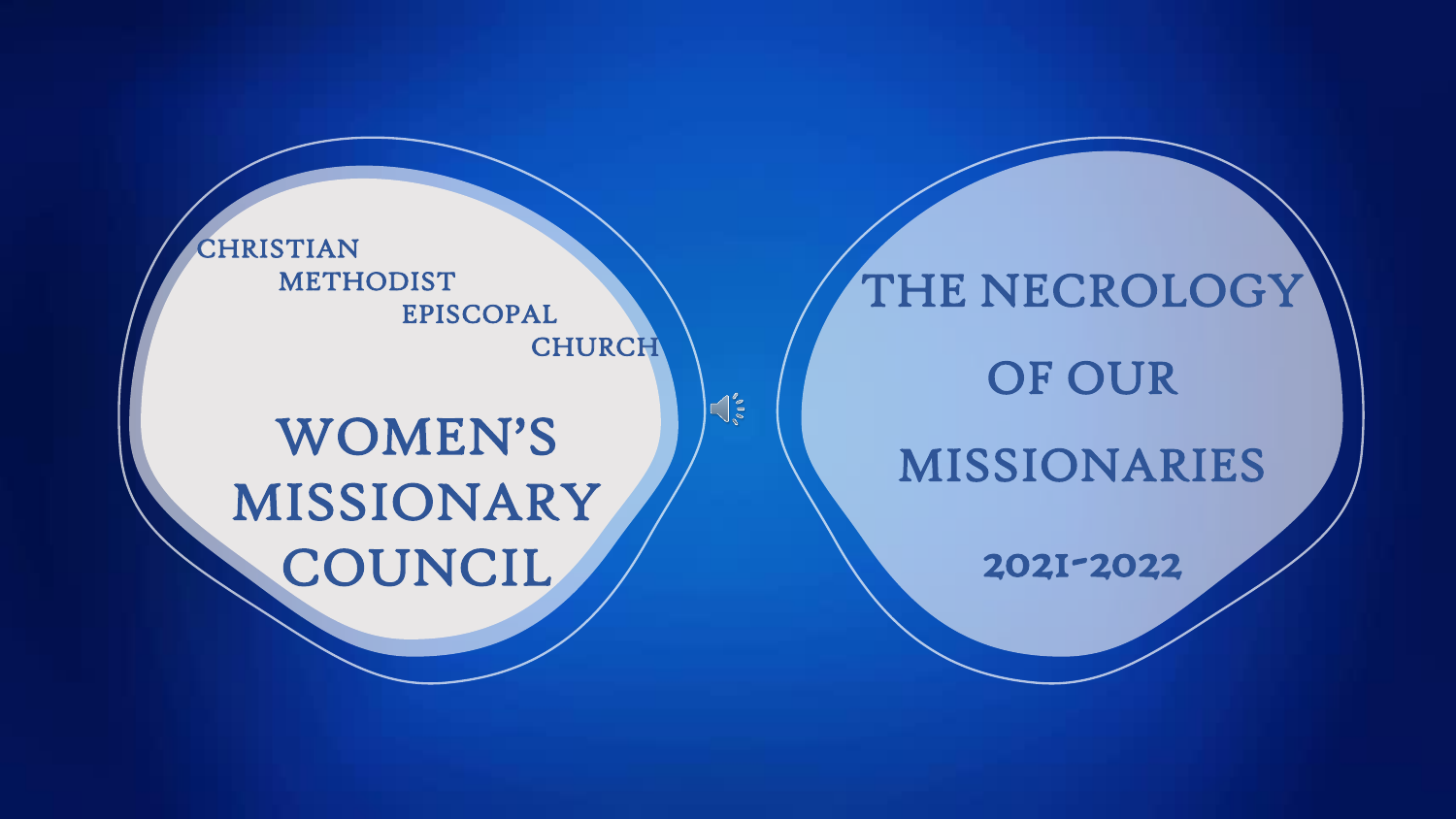

# A CANDLE OF REMEMBRANCE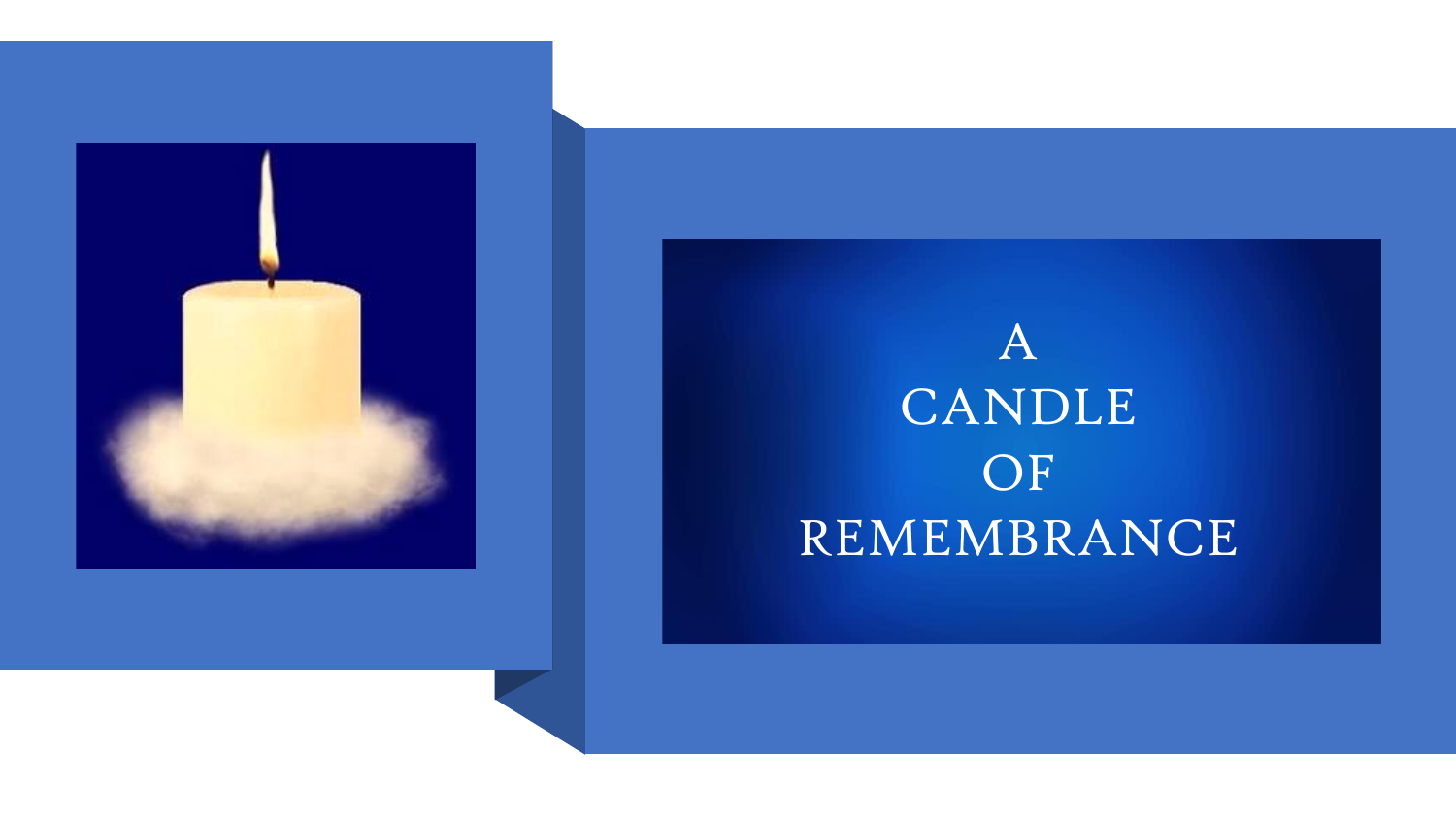## • FIRST • EPISCOPAL DISTRICT • Bishop Henry M. Williamson • Prelate

EAST TENNESSEE REGION Sarita Hafford-Demoss - President

> Carol Dickerson-Reid Beatrice Moore Addie Roe

WESTERN TENNESSEE Juanita B. Mitchum - President

Katherine Aldridge Billie Allen Alma Blount Florence Bonner Christine Bowen Margaret Brown Lee Cleaves Gertie Coleman Emma Concard Burnetta Day Earnestine Deener Rosa Dickerson Mary Fanion Etta Flowers Yvonna Guy Annette Hanes

Bonnie Harris Laurine Harrison Ollie Horne Jacquelyn Jones-Smith Lauran James Lillian Jones Marie Mays Vernell Miller Ruby Porter Mary Robinson Lula Rose Charles Thompson Stephanie Gail Wiley Frankie Williams Romell Williams Clara Yates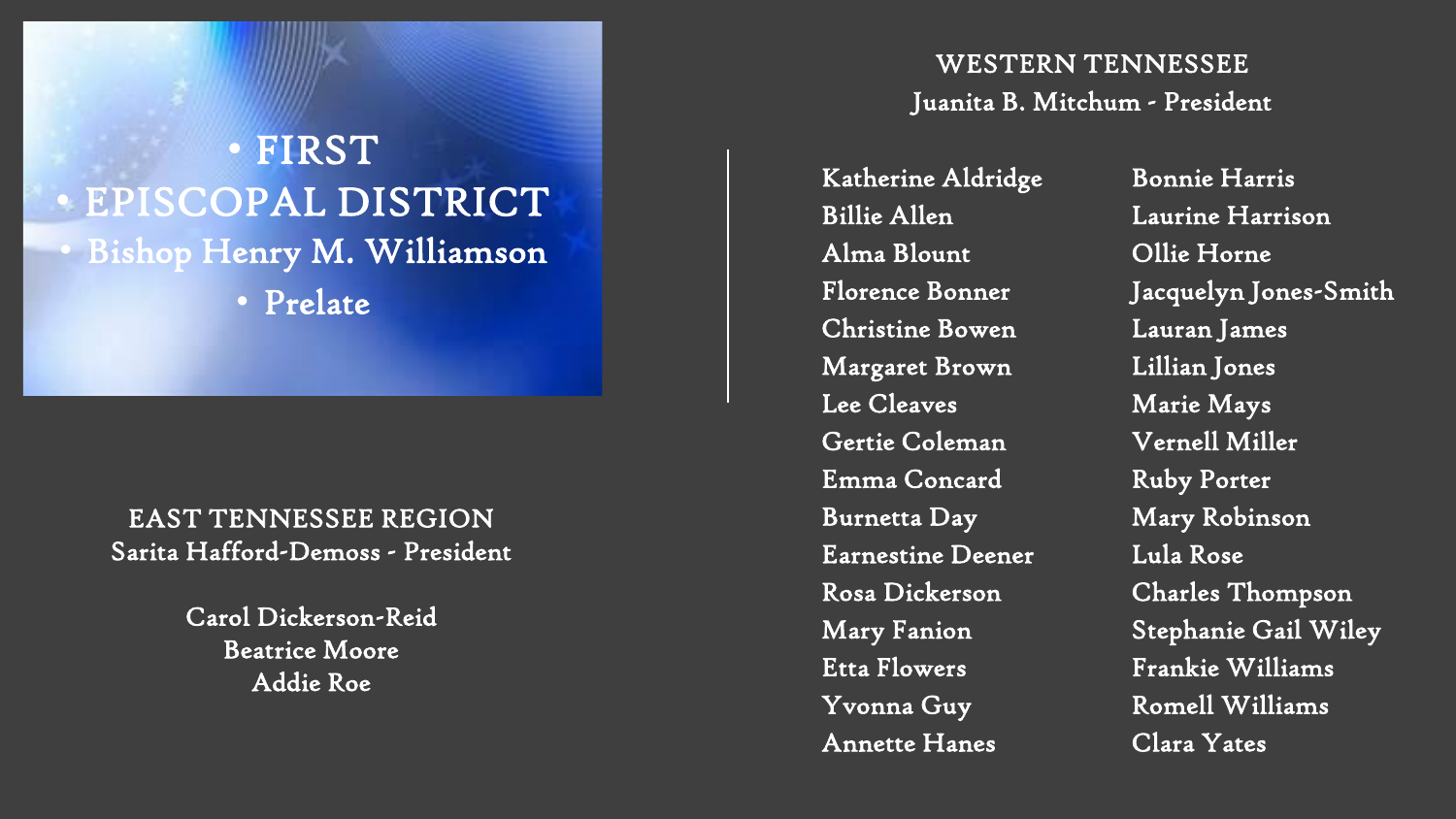SECOND EPISCOPAL DISTRICT

Delphi Higgins Baker Anna Louise Berry Cynthia Collins Midge Garth

KENTUCKY REGION Vicki Rogers - President

> Anna Lee Gay Linda Gilder Mary Belle Jackson Thelma Johnson Alice Lucille Martin

Marietta Peddleton Carrie B. Richardson Barbara Washington Georgetta Weaver

#### Bishop Marvin F. Thomas, Sr.

Prelate

Azelle Alexander Nancy Avery Virginia Cargle Rebecca Corbin

OHIO CENTRAL INDIANA REGION Anita Kellon - President

> Mary Gibson Viola Gilford Margaret Houston

Barbara Moore Marion Rollins Geraldine Veal Jacqueline Williams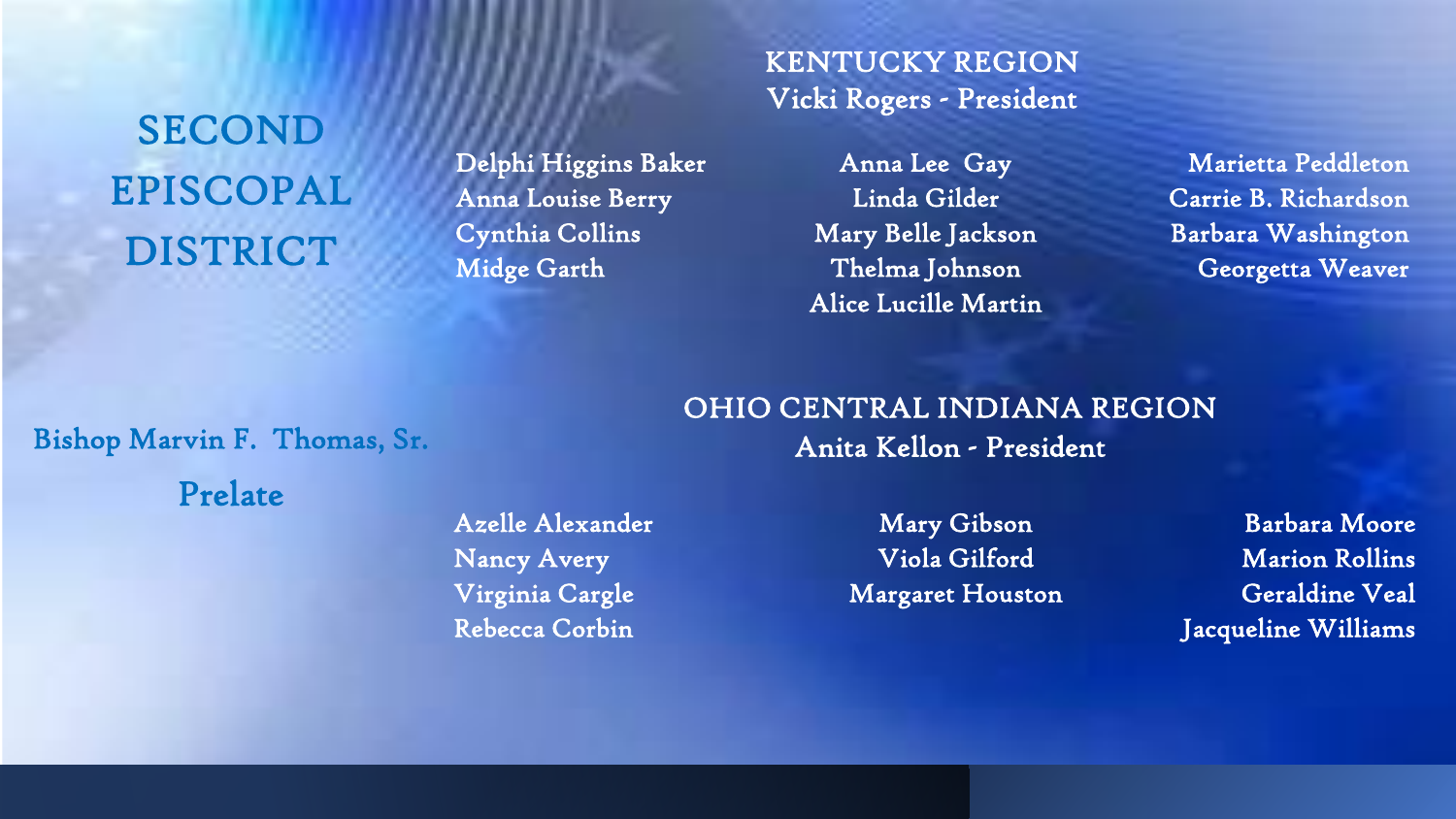KANSAS-MISSOURI REGION Liz Bishop - President

> Phyllis Belcher Erlyne Bell Ozzie Carter Irma Hayes Joyce Hightower Martha Hodge Wanda Kinnard Martha Lynch Lillie Marshall Mary Portley Valerie Roberts Mildred Sims

MICHIGAN-INDIANA REGION Linda Logan - President

Jessie Burrell Anna Butler Diane Chambers Emma Geer Melanie Green Ruth Mae Hanley Jannora Nelson Lauderdale Bertha Sims Teresia Beaty Williams

SOUTHEAST MISSOURI, ILLINOIS, WISCONSIN REGION Marguerite Guy - President

> Mary Barker Sheridan Banks Sadie Johnson Lola Strayhorn

THIRD EPISCOPAL DISTRICT Bishop Sylvester Williams, Sr. - Prelate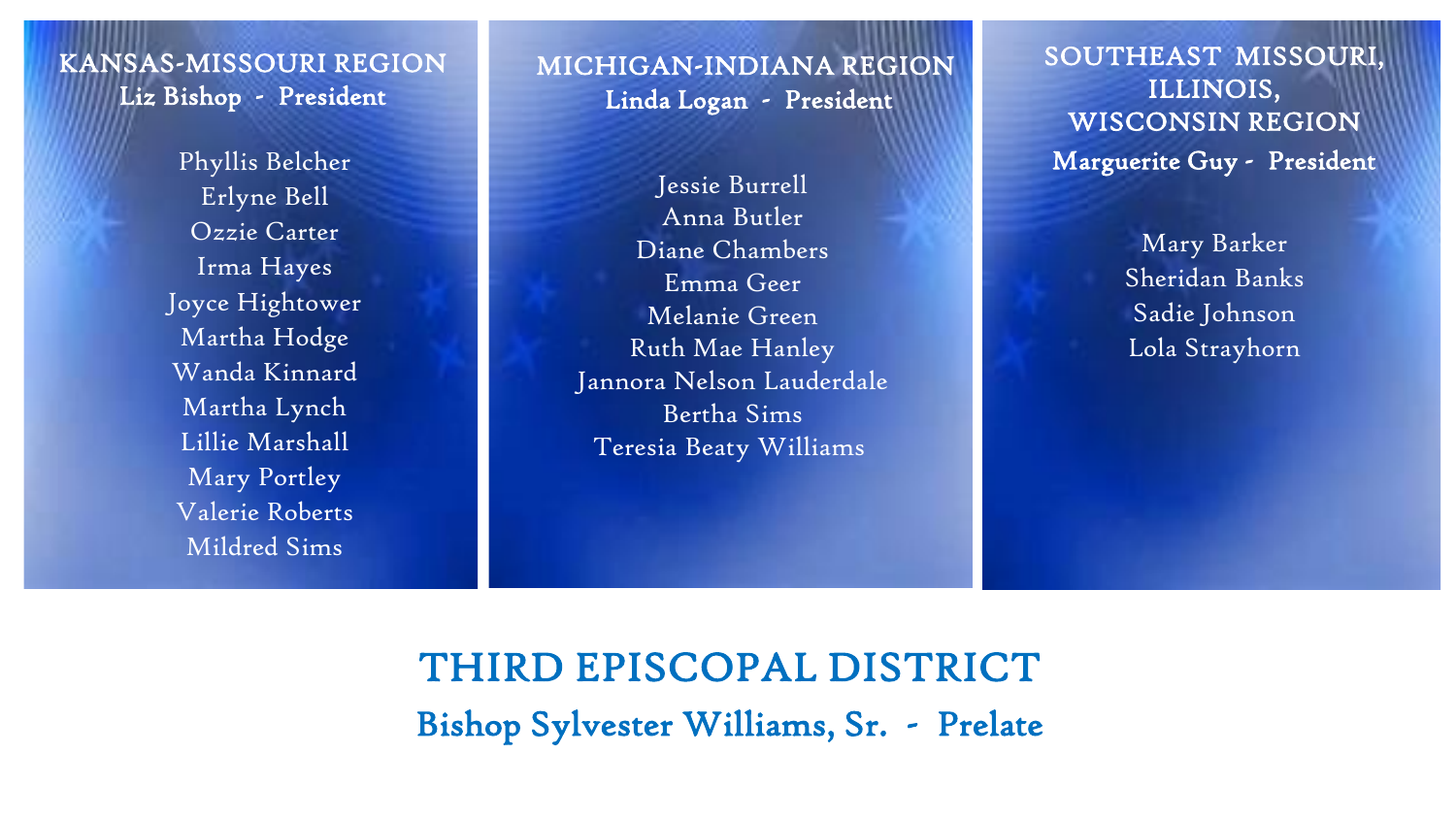# FOURTH EPISCOPAL DISTRICT

Bishop C. James King. Jr. Prelate

Louisiana Region Bonita Black, President

**Maylene Anders Videt Caldwell Dorothy Chatham Gladys Davis Connie Hampton Carolyn Henderson Claudine Jackson Julia Lewis**

**Fannie May Zandria F. Moore Odessa Patterson Mary Randall Georgia Lee Smith Esther Sullivan Audrey Faye Wilson Patricia Young**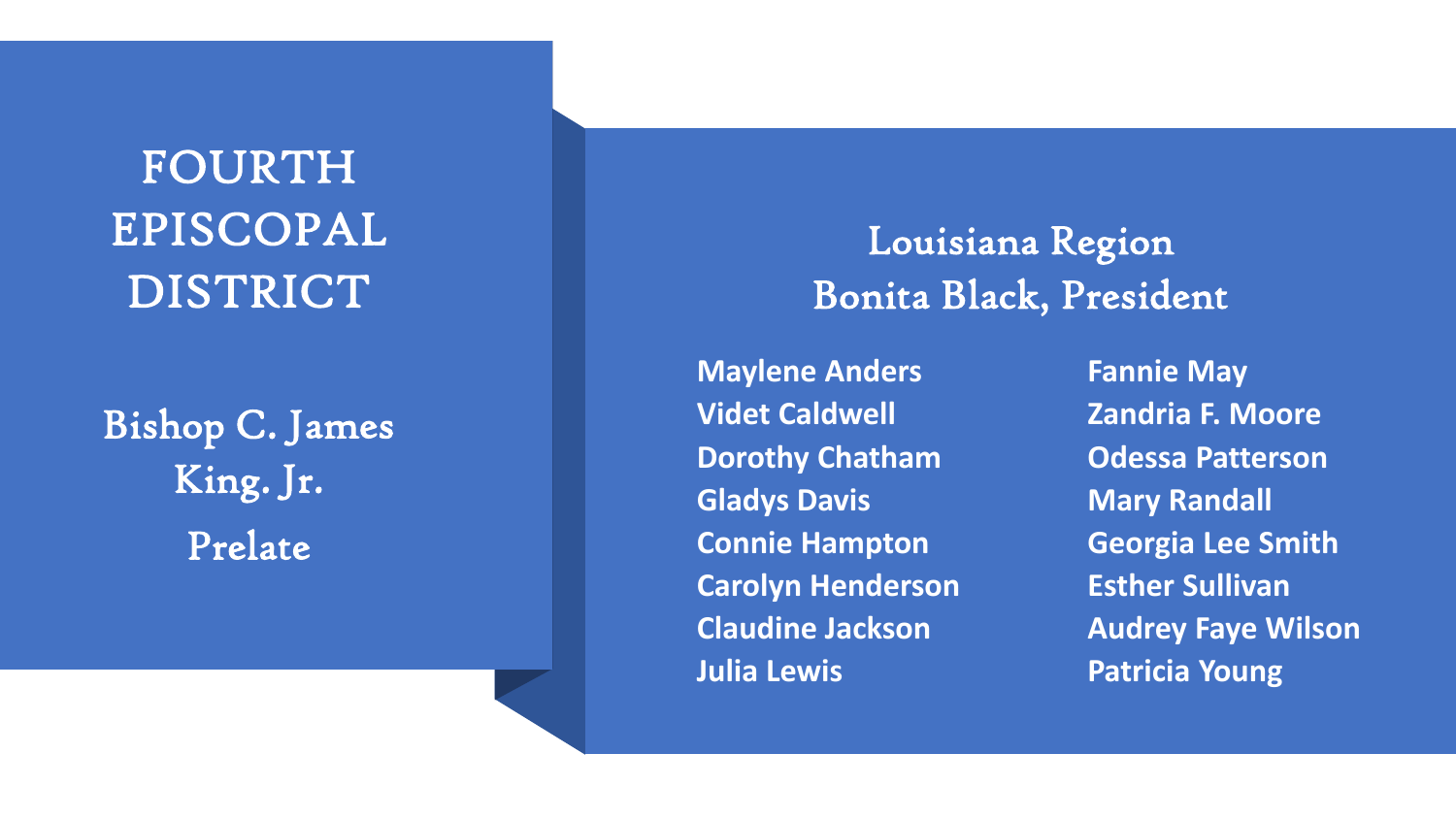MISSISSIPPI-SOUTH REGION Terisa M. McQueen - President FOURTH EPISCOPAL DISTRICT

Clara B. Applewhite Mary Arnold Barbara Baker Jackie Barnes Willie Mae Bozeman Vickie Gavin Clark Edna J. Cooper Prentina Brewer Dean Ada M. Easterling Dora Ferguson David Frizell Bettye Hampton

Maxine Annie Herron Cordell Hughes Carolyn Husband Billy Jackson Eddie Jones Pamela D. Robinson Jones Will Henry Jones Wynnie B. Jones Maggie Kincaid Ruthlene Lee Ina T. Magee Joe Morgan, Jr. Warren Morris

Rosetta Munson Percy Norwood Bessie Olphant Veronica Reggans Robin Scott Stan Sisney Irene Smith Floral Stigal Bertha Taylor Walker Sims Jessie Walls Herticille Wheeler

#### 1. Maggie S. Gavin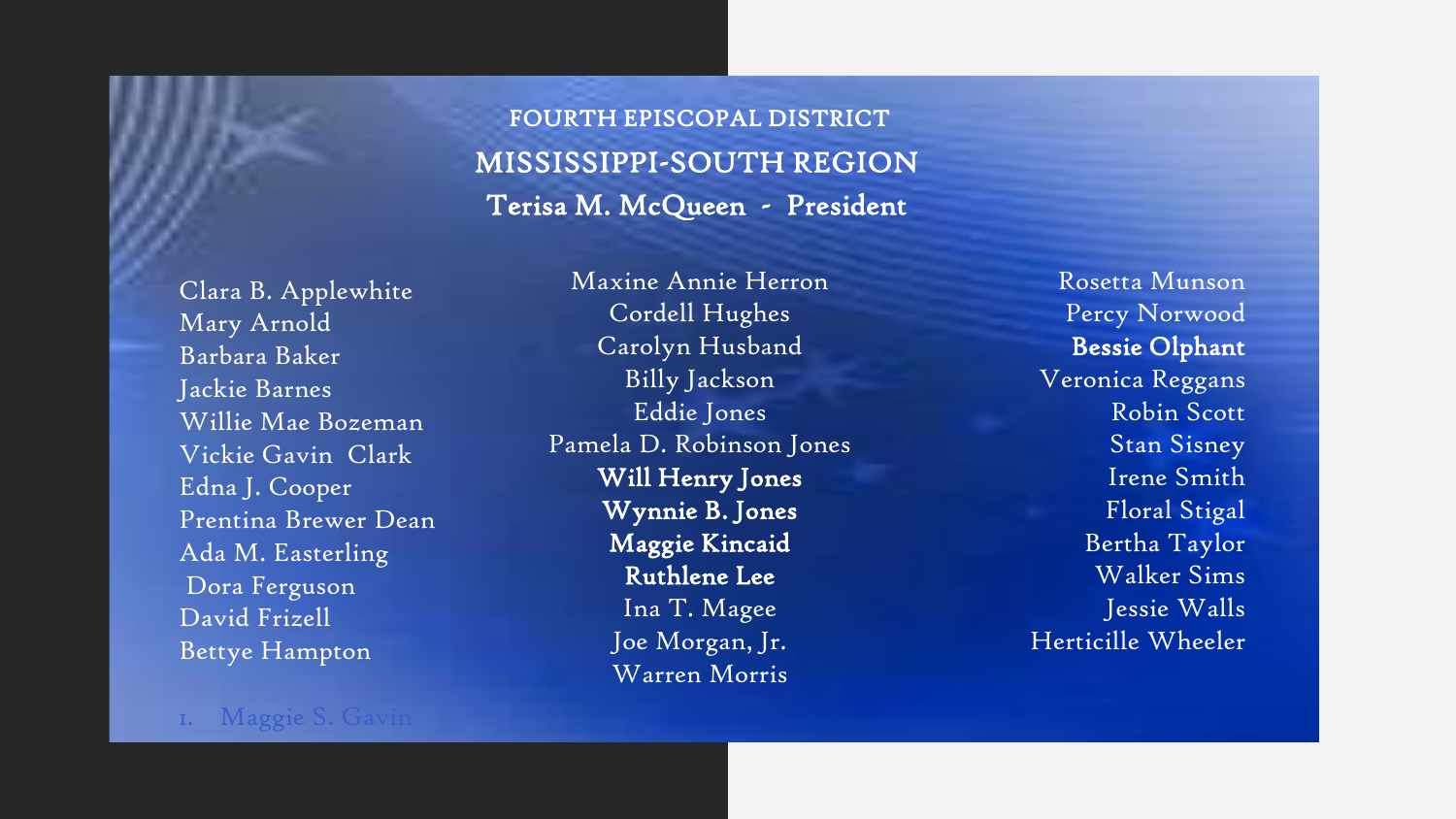#### FOURTH EPISCOPAL DISTRICT

#### NORTH-EAST MISSISSIPPI REGION Eva Lay - President

Becky Adams Dorothy Boyd Pearlie Buford Lenora Butler Mrs. Willie B. Coleman Evalena Covington Willie Dowdy Ruby Durden Willie Holloway Dorothy Johnson Fannie Johnson Mary Lou Harris Johnson Sarah Louise Holland Barbara Jones Irene Kilpatrick

Lillie F. King Jerricka Luellen Aljean McKinney Shirley Miller Severa O'Neal Lula M. Pegues Angela Purnell Arristine Smith Tennie Mae Spears Mary Taylor Theira Walker Earma White Ella Williams Jonnie Wilson Wilma Wilson Ethel Wooten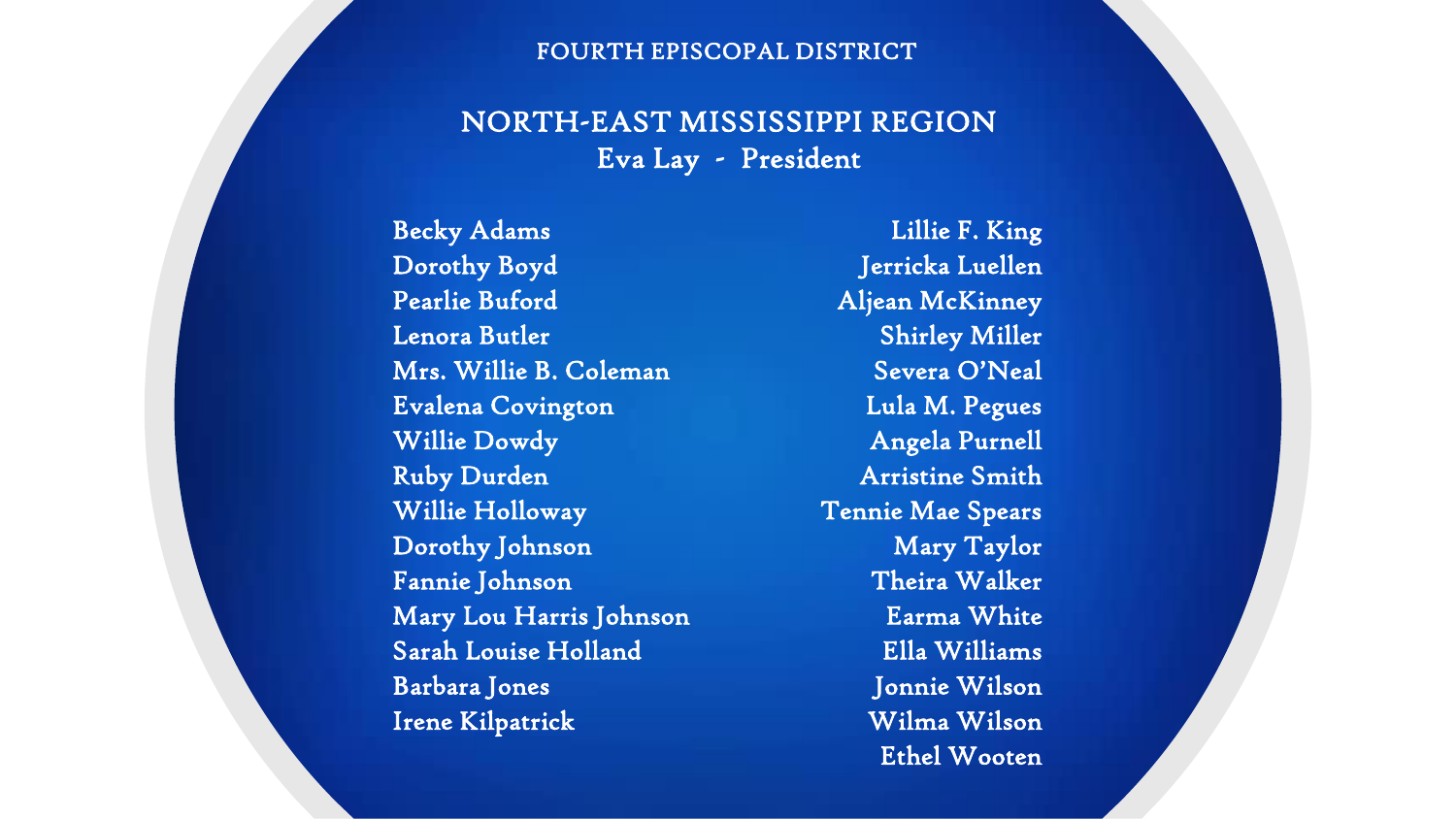## FIFTH EPISCOPAL DISTRICT

Bishop Teresa Jefferson-Snorton - Prelate

### BIRMINGHAM REGION Mary Thompson - President

Delores Crawford Adrienne Davis Rose Packer



FLORIDA REGION Marian A. Hannah - President

> Ora Brown Maebell Campbell Mary Jane Hoover Joe Ann Jackson Ruby Mae Jefferson James Longmire Pinky Newkirk Willie Birtha Perry Irma Jackson Sanders Mary Ester Sorey Norma Roaella V. Walker Lawrence Wilcox George Ann Williams Margaret Williams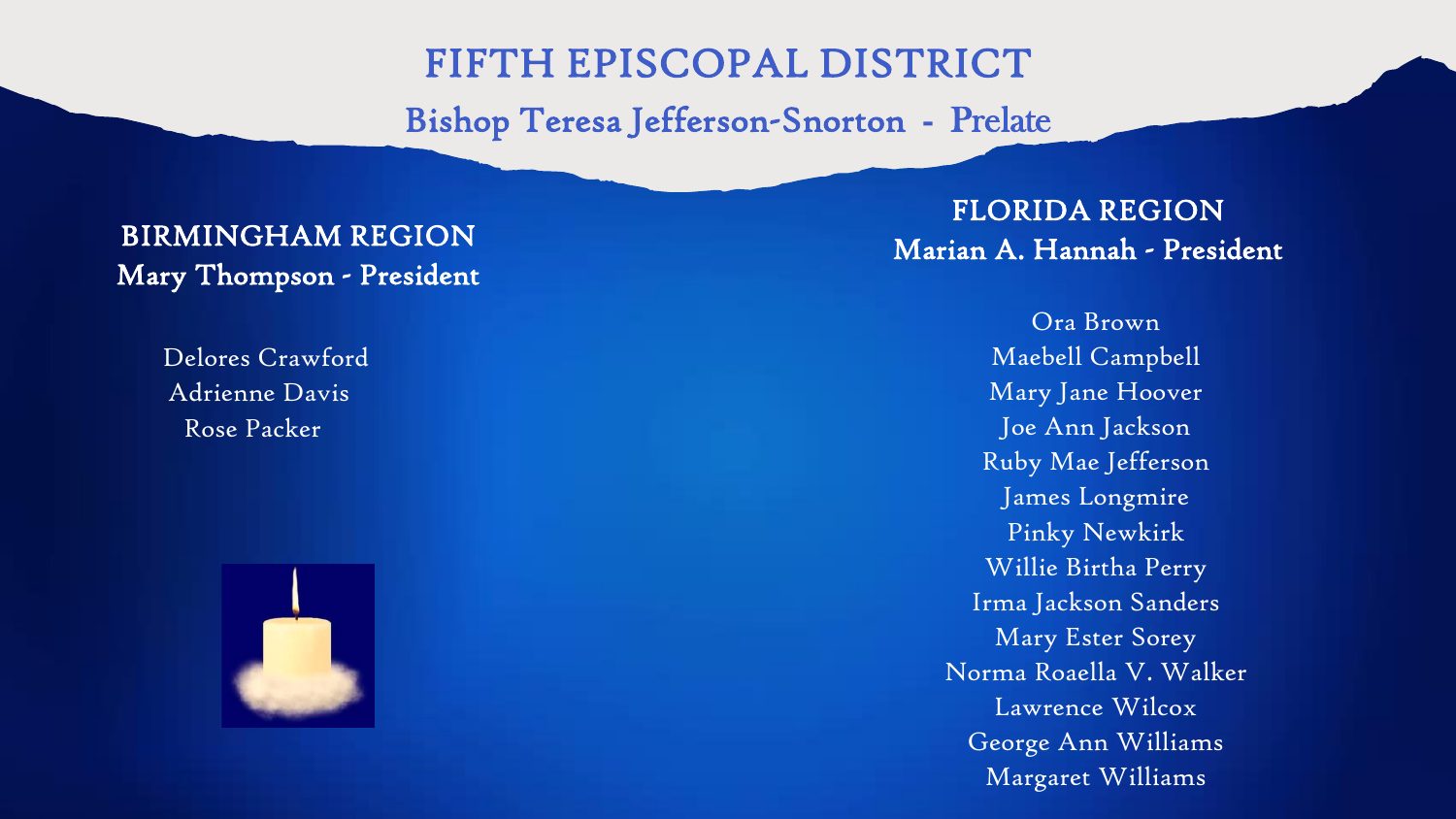GEORGIA NORTH REGION Betty Christian - President

Minister Christine Banks Selestine Adderly Gloria Armstead Carrie Barnett Velma Black Pace Rudine Phelps Ruth Pruitt Nancy Thomas Mary Turntine Lula Williams

SIXTH EPISCOPAL DISTRICT

Bishop Thomas L. Brown, Sr. Prelate

WEST GEORGIA REGION Linda Bowens - President

> Hattie Bass Willine Canady Adellel Freeman Loretta Freeman Dorothy Gilliam Dorothy Howard Earnestine Hunter Ella Lewis Nettie Mason Alna Porter Mildred Render Gladys Roberts Gwen Royal Lucille Shedfield Joan Simpson Annie Waller Brenda Wise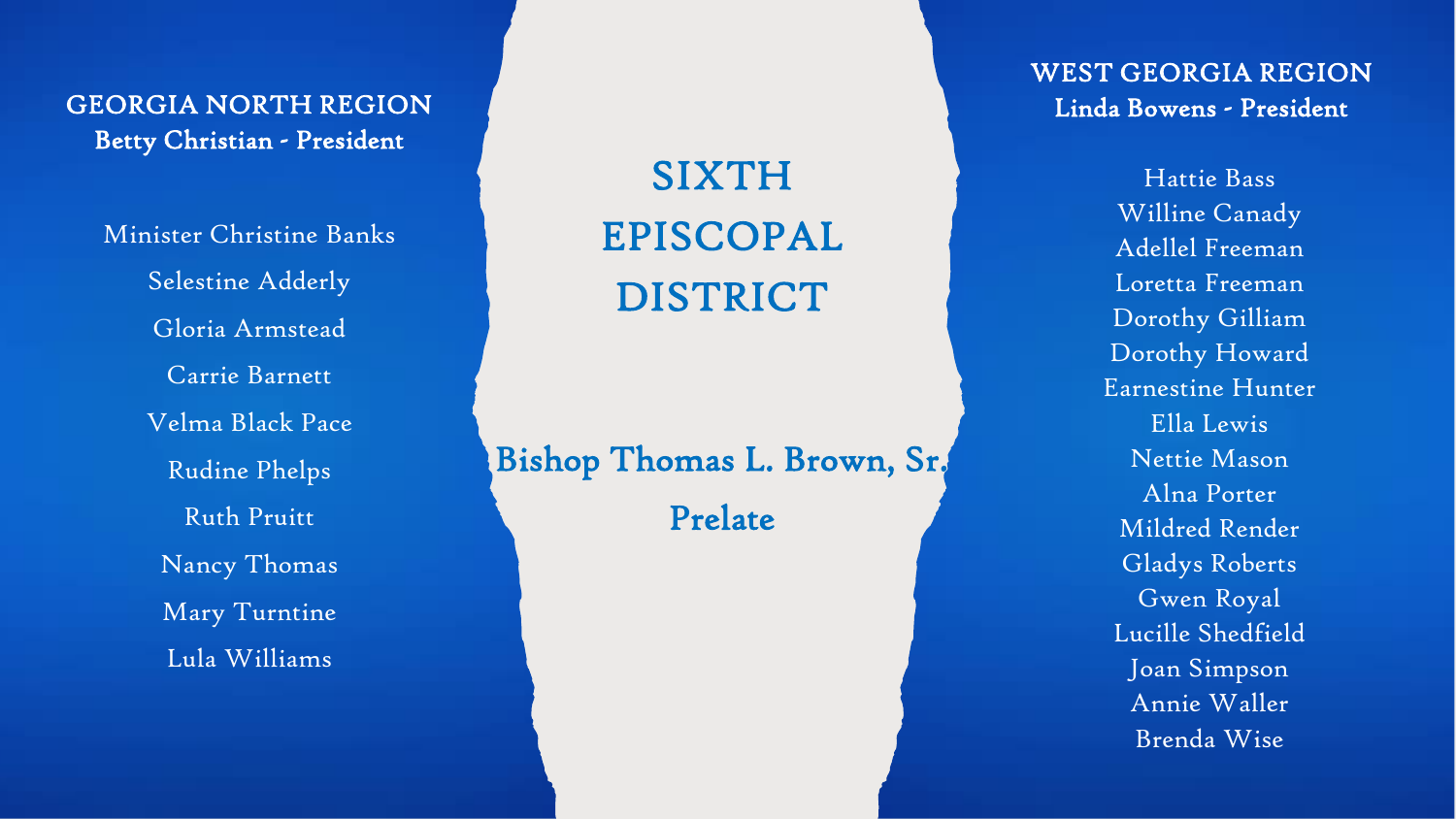## **SEVENTH** EPISCOPAL DISTRICT

Bishop James B. Walker Prelate

#### CAROLINA REGION Carolyn Stafford - President

Sallie Boggs-Calhoun Louise Bowden Cora Burchett Elouise Burley Frances L. Cross-Parker Hattie L. Martin Davis Ann Diaz Jessica Dortch Flora M. Middleton Gantt Katie C. Garvin Annie Gilchrist Miriam Giles Harriet Goodlett-Davis Lucille Grant Antoinette Green Dorothy Higgins Doris Ann Jones Estoria Jones Jessie M. Lewis

Nike S. Lott Bernice McNair Mary Middleton Virginia Nicks Pearlie Mae Peebles Diedre C. Powell-Williams Daisy Randall Nannie Richardson Drucilla Sanders Annie Scarboro Mattie Singleton-Heneghen Judith Maxine Stevenson Beatrice Summers Lessie Valentine Sonya Vann Jessie Wallace Teresa Watkins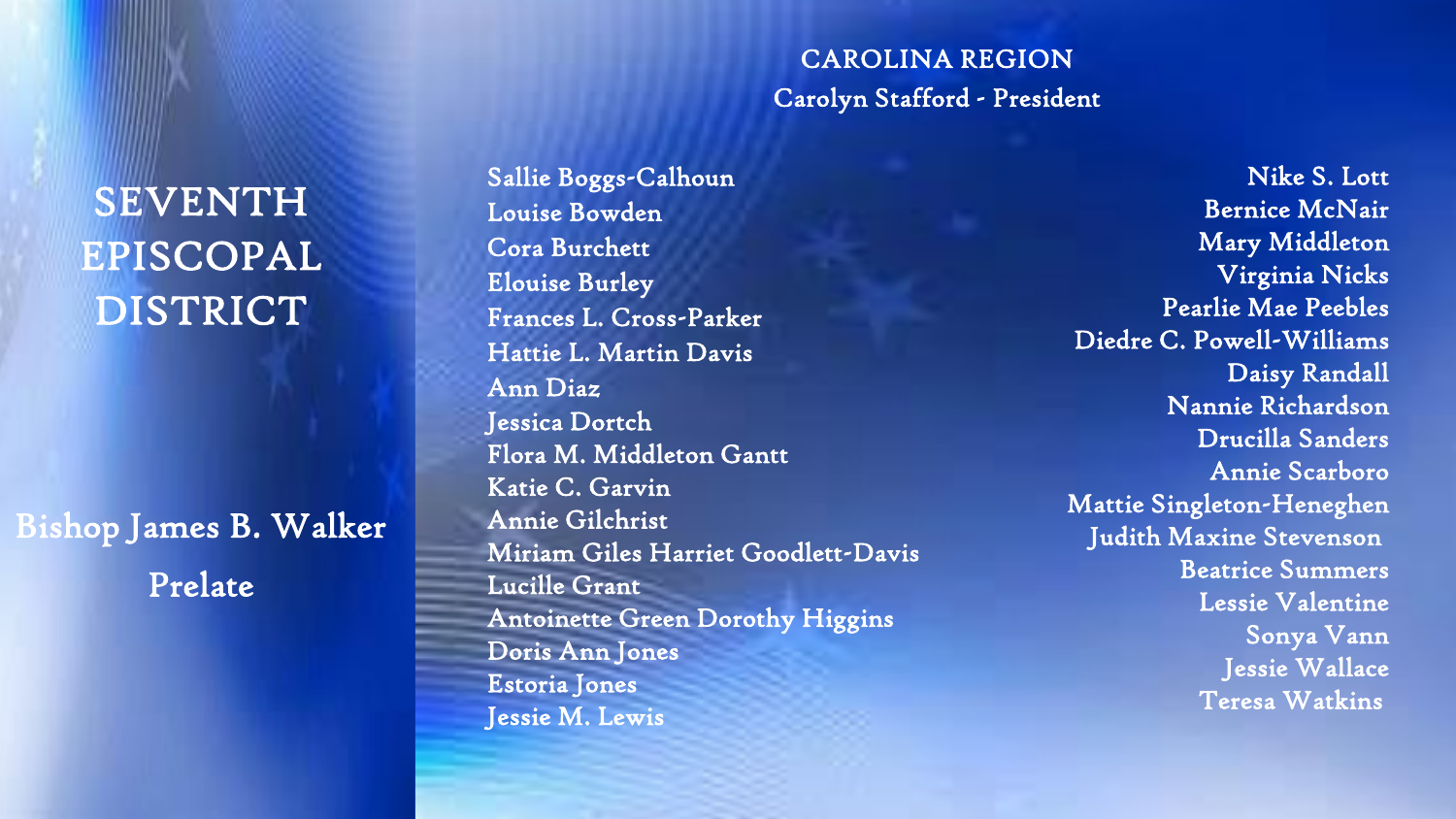### NEW YORK-WASHINGTON REGION Sandra R. Chambers - President

Janet Baxter Mary Lee Bostick Minnie Buncombe Margaret Carter Annette Coleman Mary Donna Crosson Laura Ervin Leanna Jones Maria Dix Lula Doman Leanna Jones Inez Mack Sharon Mayo Doretha McCoy Clara Miller

Hester Kirby Mosley Rosetta Nixon Ollie Olidge Vivian Pope Helen O'Quinn Dorothy Rowley Josephine Scott Rosa Marable Sims Rose Sims Evelyn Talley Stacy Taylor Juritus Thatch Ruth Thompson Mazie Dillard Williams Eva Hodges Womack

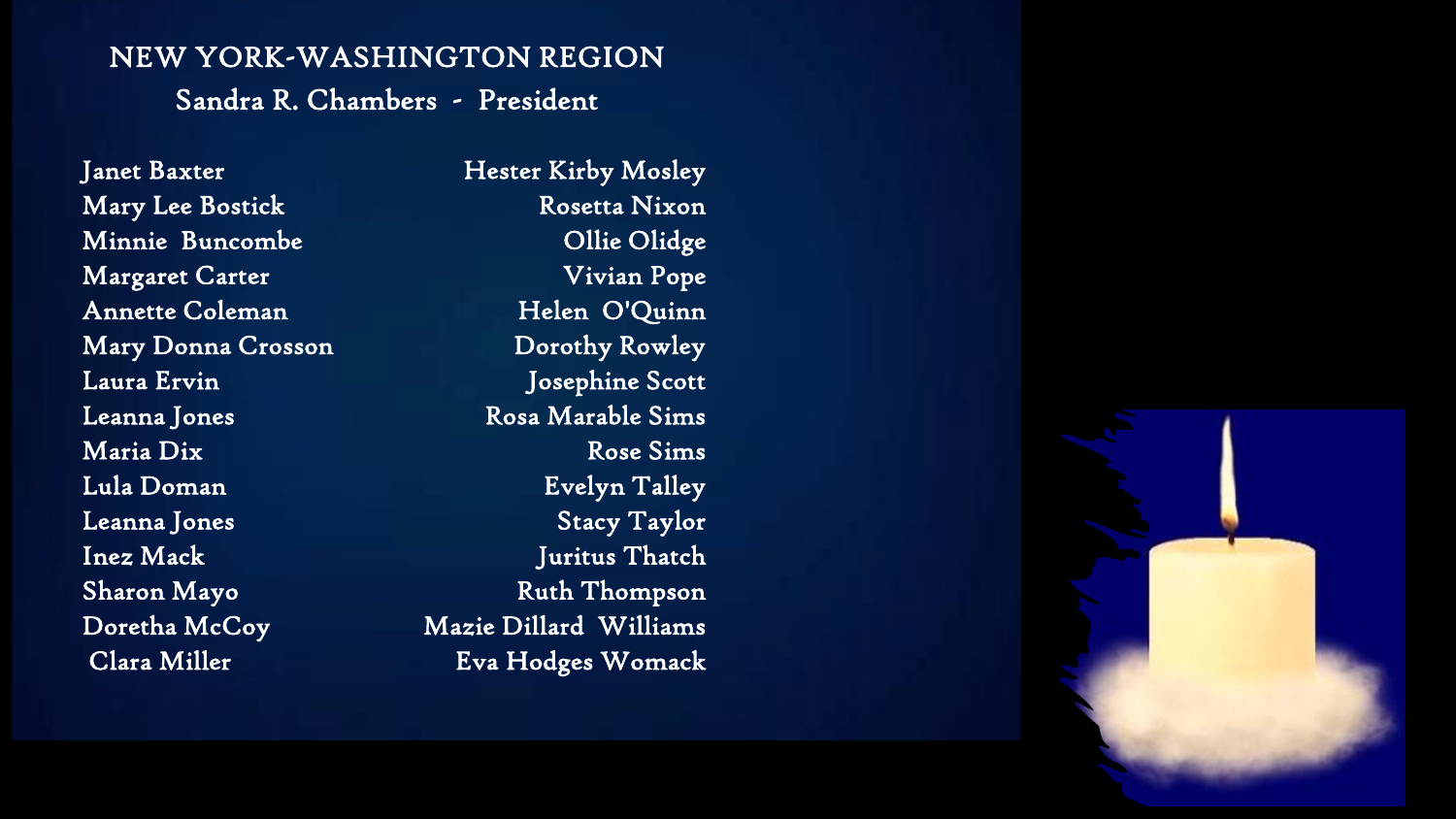## EIGHTH EPISCOPAL DISTRICT

### Senior Bishop Lawrence L. Reddick, III Prelate

#### SOUTHEAST TEXAS REGION Arkalio Stein - President

Joyce Berry Nina Cooper Connie Green Otis Haynes Rennea Hubbard Maudra Jones Shirley Lavergne T. Francis Murphy Regina Oliver Carol Pierre Myrtle J. Ross Reba Scott Samatha Tutt Mary Lou Williams